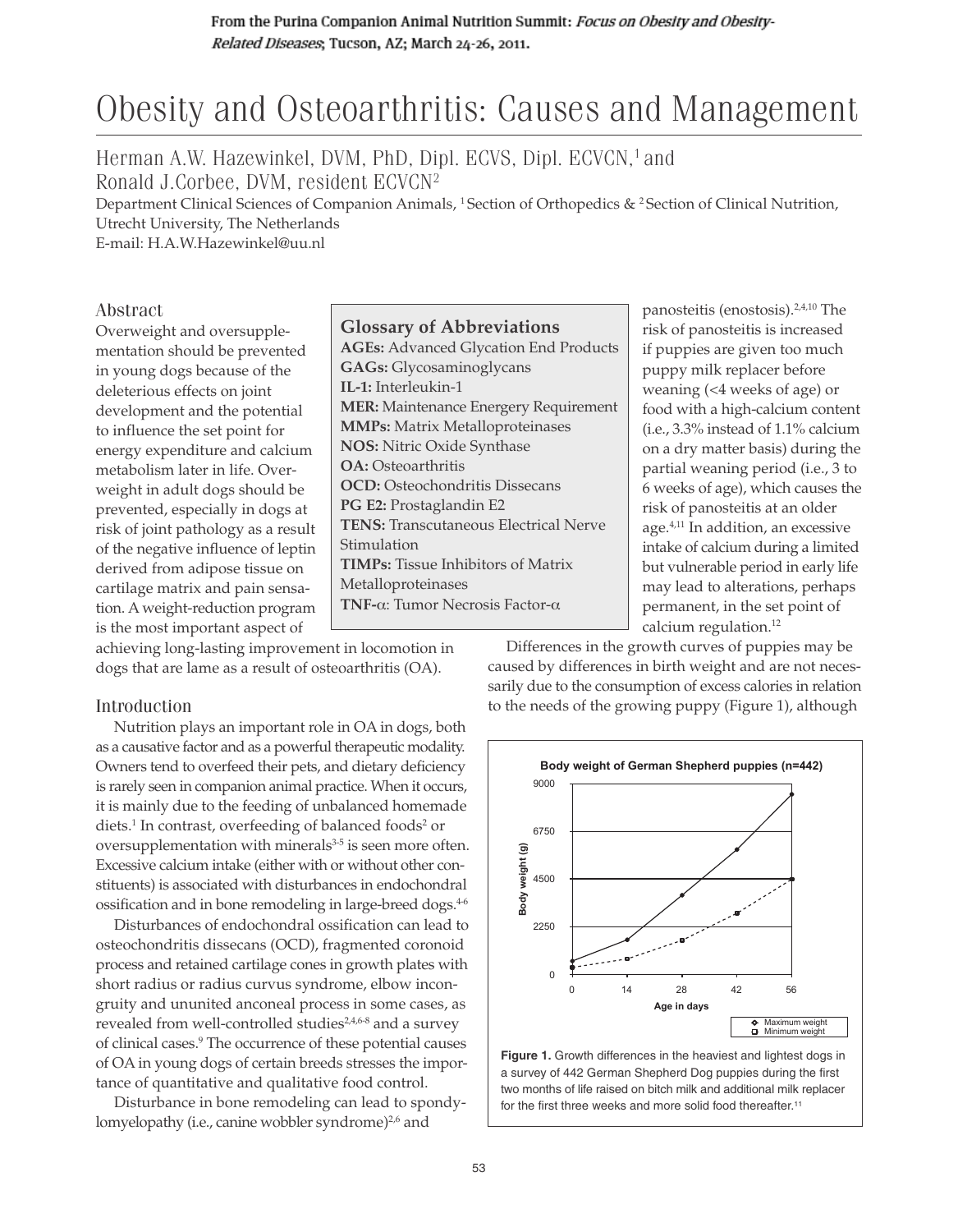

excess energy intake at young age obviously causes overweight at older age (Figure 2).

Obesity is a hereditary trait. The hereditary estimate for weight is approximately 0.40 to 0.70 in monozygotic twins but only 0.30 to 0.40 in dizygotic twins.<sup>14</sup> We demonstrated a heritability estimate for weight of 0.34 ± 0.22 (mean ± se) in a cohort of Golden Retrievers; van den Berg et al. (2010)<sup>15</sup> and Helmink et al (2001)<sup>16</sup> reported a heritability estimate for weight of  $0.44 \pm 0.07$  in Labrador Retrievers, a breed recognized as prone to overweight.<sup>17</sup> The hereditary aspect also has been proposed for other breeds.18,19

Since obesity is a polygenetic trait, individual genes will contribute, to a lesser or greater extent, to an individual animal's response to environmental factors such as nutrition and physical activity. The identification of these genes, as investigated in our study of candidate genes in overweight Golden Retrievers,<sup>15</sup> may be seriously hampered by epigenetic mechanisms,<sup>20</sup> since gene expression *in utero* and in neonates is not related to DNA sequence alone but also to perinatal nutrition and the maternal energy and endocrine status.<sup>21</sup> To date, a particularly vulnerable period in puppies for influencing the set point of energy expenditure has not yet been identified in contrast to the set point for calcium metabolism in newborn puppies as described above.<sup>4,12</sup>

Body composition can differ per breed,<sup>22</sup> but in most breeds, bitches<sup>17,18</sup> and neutered dogs<sup>17,23</sup> are overrepresented in the group with obesity. In addition to genetic and epigenetic factors, metabolic imprinting (i.e., the process by which a stimulus during a critical period of development has long-term effect) plays a role. Increasing age in dogs, in contrast to cats,<sup>24</sup> is also correlated with increasing body weight.<sup>17-19,25,26</sup> The incidence of overweight can be influenced by early neutering,<sup>17,27</sup> orthopedic diseases (thus decreased activity), or the socioeconomic circumstances of the owner.<sup>27,28</sup>

Unique longitudinal studies have been performed by Dr. Kealy and Dr. Lawler at the Purina Research Institute.13,29,30,31 In these studies, Labradors were housed with a littermate of the same gender and were allowed to feed *ad libitum* (group A, n=24) or were given a diet consisting of 75% of the calories of group A (group B, n=24). These two groups with similar genetic background (all Labradors, originating from seven different litters) and housed in the same wards and fed on the same food (although in another quantity) were compared from 8 weeks to 12 years of age. Radiological studies revealed that orthopedic diseases occurred more often and in more severe form in the overweight group A than in group B at the age of 5 years, whereas the occurrence of orthopedic diseases associated with age-related joint degeneration was more similar in the two groups of dogs at the end on the study period.

## Overweight and OA

Articular cartilage is made up of a limited number of chondrocytes (<5%), extracellular matrix (20 to 30%, mainly proteoglycans and collagens [1:10 on dry matter weight]), and interstitial water (60 to 80%). The chondrocytes are most active in the superficial layer, where they are responsible for the synthesis and deposition of matrix components. Proteoglycans (mainly aggrecan) consist of numerous repeating units of glycosaminoglycans (GAGs) linked to a core protein. GAGs are negatively charged, so they attract water and cations, creating an osmotic pressure gradient that can cause cartilage to swell.32

Collagens (mostly type II) are organized in a fibrillar network and are cross-linked to form fibrils together with other macromolecules; these fibers restrict the swelling of cartilage, which results in tensile strain within the collagen network.<sup>32</sup> The fibers are anchored in the calcified cartilage at the cartilage-subchondral bone interface and run in arcades, i.e., perpendicular to the superficial zone, whereas their course is parallel to the articular surface. Damage to collagen arcades is more critical to the maintenance of cartilage integrity than a decrease in proteoglycan content because of a difference in turnover rate; for collagen, this is 120 to 350 years (!), and for proteoglycans, it is three to 1,800 days, depending on the animal's age.33 Once damaged, collagen arcades cannot be repaired even though the synthesis of collagen by chondrocytes is increased.<sup>33,34</sup> The loss of collagen arcades leads to a loss of shock-absorbing capacity and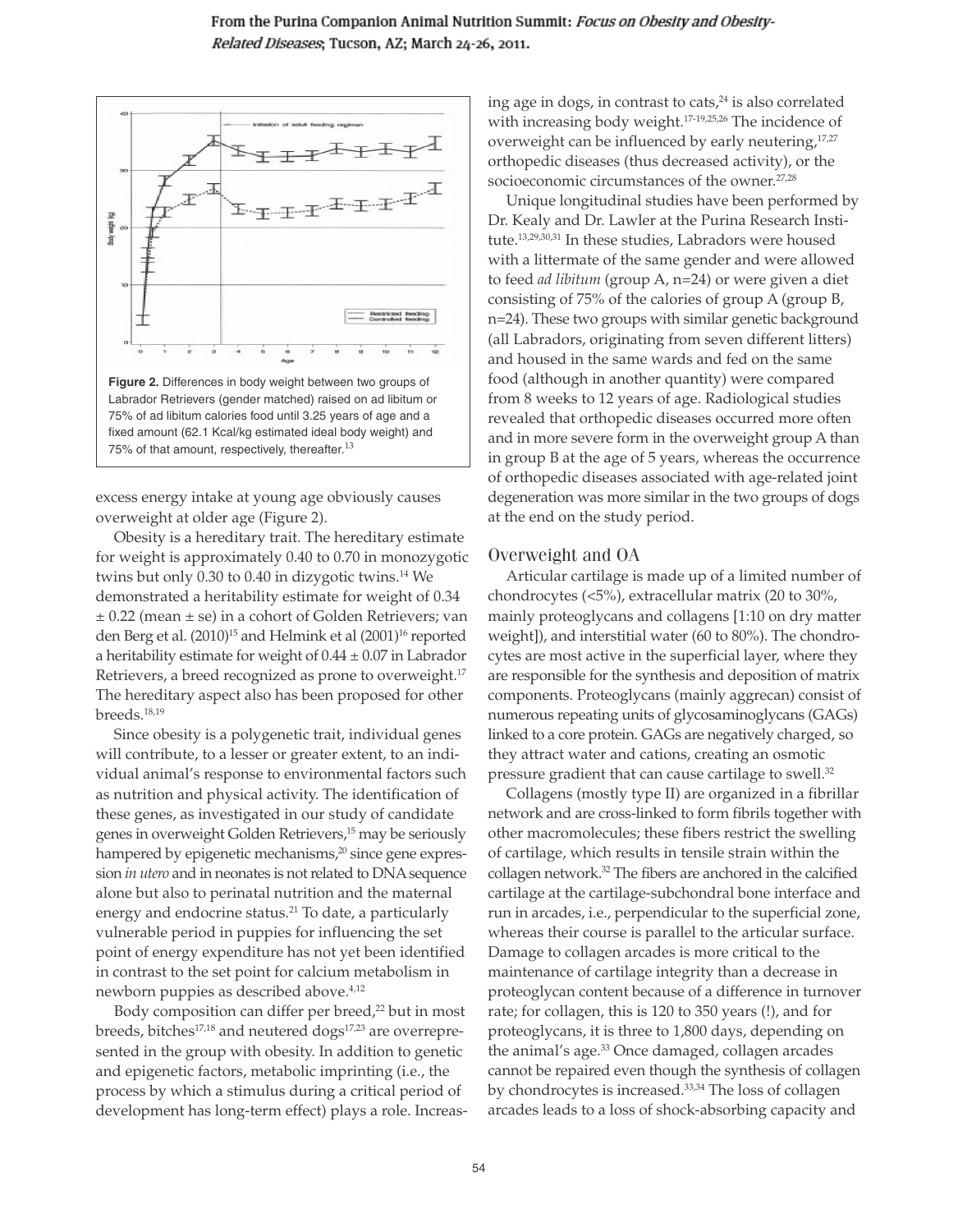impairs the circulation of nutrients and waste products in the articular cartilage. In addition to collagen damage, cross links are no longer functional, so the cartilage has a diminished tensile strength and compressive stiffness, resulting in further loss of mechanical strength.

Although OA is a multifactorial disorder, involving genetic, environmental, metabolic and biomechanical factors, the final outcome is characterized by rupture of the collagen network, depletion of proteoglycans, clustering of chondrocytes around the lesion, and increased metabolic activity, with increased collagen and proteoglycan synthesis. Collagen is degraded by biomechanical factors and matrix metalloproteinases (MMPs), proteolytic enzymes involved in the breakdown of extracellular matrix of cartilage in normal physiological and pathological processes, accompanied by a decreased synthesis of tissue inhibitors of MMP (i.e., TIMPs).

Many of these proteinases are released under the influence of cytokines, mainly interleukin-1 (IL-1) and tumor necrosis factor  $\alpha$  (TNF- $\alpha$ ). In addition, IL-1 can trigger the formation of prostaglandin E2 (PG E2). PG E2 generated in the synovial membrane induces pain, causes vasodilatation and increased vascular permeability (with more watery synovial fluid as a result), and induces proteoglycan depletion in the matrix and subchondral bone resorption. The latter can be followed by reactive bone formation, causing subchondral bone sclerosis. The damage to the cartilage matrix, the release of inflammatory mediators and proteolytic enzymes, and the decreased quality of the synovial fluid all diminish the integrity of the joint, leading to a vicious circle of cartilage degeneration (Figure 3).

With increasing age, there is a steady increase in the synthesis of aggrecan keratin sulfate and a steady decrease in the synthesis of link proteins, resulting in less stable



**Figure 3.** With primary or secondary OA as a starting point, the sequence of events depicted in this figure reveals that OA development can be blocked or slowed down by interruption of the vicious circle.

aggregates and the formation of advanced glycation end products (so-called AGEs, mainly pentosidine). These accumulate in proteins with a long half-life, including cartilage but also dura mater, skin and lens.<sup>35</sup> Both processes, less stable aggregates and the formation of AGEs cause the cartilage matrix to become stiff and brittle, making it susceptible to damage when it is mechanically loaded. This phenomenon leads to *primary* OA, which is solely due to physiological aging. In older dogs with increased AGE levels, cranial cruciate ligament damage results in more severe OA, with more severe collagen damage and proteoglycan release,<sup>36</sup> demonstrating that *secondary* OA can be more serious in old dogs than in young dogs.

It has been suggested that overweight causes overloading of the joints, with increased joint-cartilage wear as a consequence. This is especially true in incongruent joints, where a smaller than normal joint surface bears more than the normal body weight. This supraphysiological pressure may cause extensive cartilage breakdown, with severe OA as a consequence. Joint incongruity with OA can be seen in overweight patients with hip dyspla $sia<sup>13,37,38</sup>$  and with cranial cruciate ligament rupture.<sup>39,40</sup> However, overweight was not found to be associated with OA in joints that were not incongruent because of primary disease, including shoulder OCD<sup>41</sup> and elbow joints<sup>42</sup>; however, a significant correlation between overweight and the severity of lameness due to OA could be demonstrated.<sup>41,43</sup>

It has recently become clear that adipose tissue is not only a storage form of excess calories but also an important source of inflammatory adipokines, including leptin, IL-1, IL-6, and TNF- $\alpha$ .<sup>44</sup> Leptin activates hypothalamic receptors, and thus regulates appetite, but also has proinflammatory activity. In addition, IL-1 and TNF- $\alpha$  are produced by activated synoviocytes, mononuclear cells and articular cartilage and can upregulate MMP gene expression. Levels of these adipokines also are elevated in joints affected by OA, and these adipokines can induce catabolic processes in chondrocytes *in vitro*, leading to cartilage matrix degradation.<sup>45</sup> Leptin also is produced in the joint, and leptin mRNA expression in cultures of chondrocytes derived from OA cartilage is higher in cartilage from obese men than from men of normal weight.46 Interestingly, obese mice that are deficient in leptin do not develop signs of  $OA<sub>+</sub><sup>47</sup>$  demonstrating the crucial role of leptin in the development of OA in overweight animals.

In *in vivo* studies with mice, in addition to changes due to OA, three additional effects of obesity with increased leptin levels were observed, namely, impaired musculoskeletal force, hyperalgesia and mental depression. It has,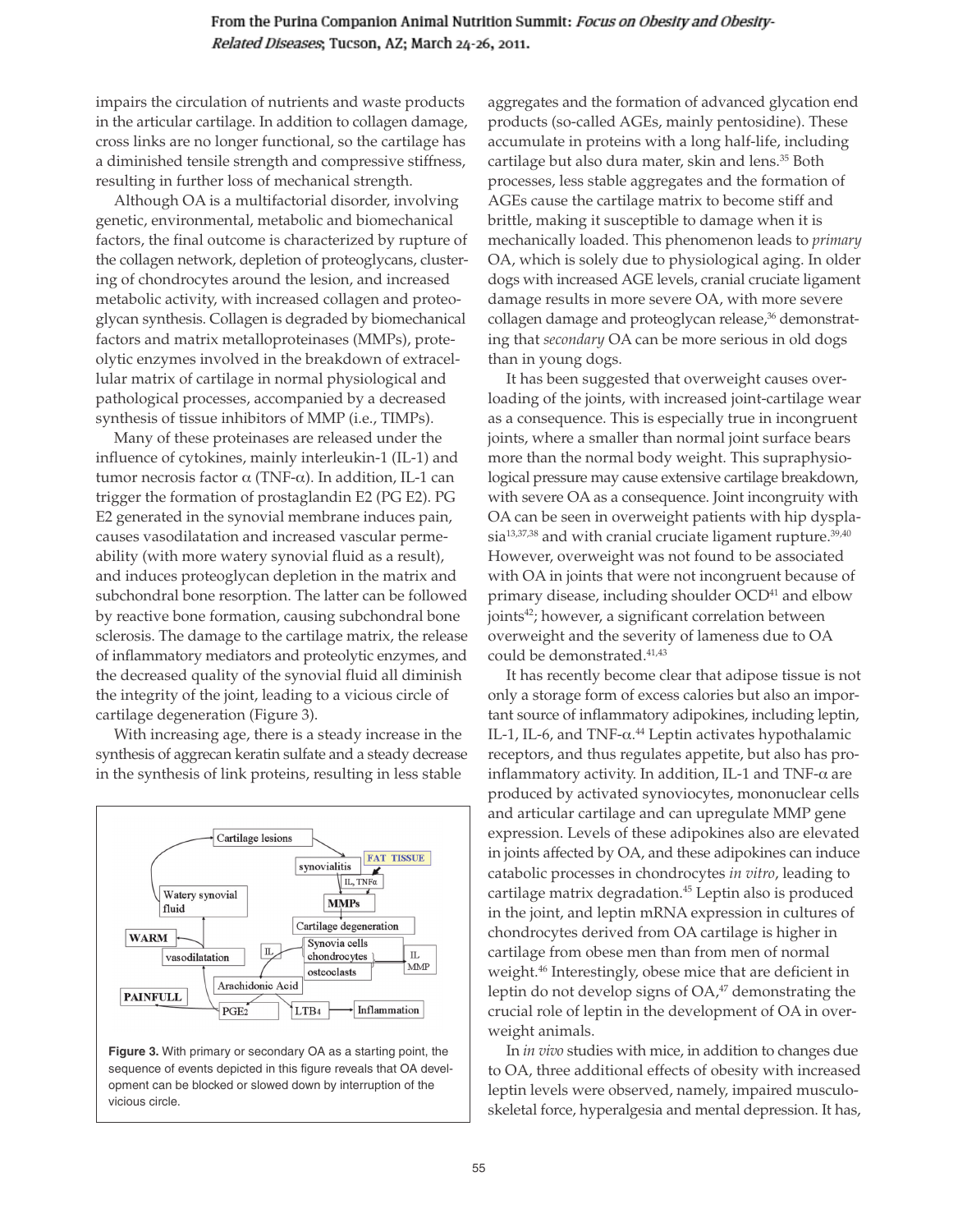therefore, been concluded that obesity may be a risk factor for inflammatory arthritis<sup>45,48</sup> and also for additional symptoms of OA. Levels of the anti-inflammatory adipokine "adiponectin," which is produced by adipocytes and by synovial fibroblasts, are reduced in adipocyte hypertrophy and adiposity, and adiponectin levels are negatively associated with OA scores in overweight mice.45 However, chondrocytes express adiponectin receptors, and addition of adiponectin to chondrocyte cultures induces the expression of IL-6, MMP and nitric oxide synthase (NOS), all which are involved in cartilage degradation.49 Studies have shown that mechanical loading of bovine cartilage explants inhibits cartilage matrix degradation stimulated by IL-1, which emphasizes the benefit of guided exercise and training in patients with OA.50

Neutralization of IL-1, and thus decrease of the upregulation of MMP gene expression or stimulation of anti-inflammatory cytokines (such as IL-4, IL-10 and IL-13), could be a novel anti-OA treatment as could growth factors that shorten the rate of collagen turnover, thereby enhancing its repair. There are high expectations of the use of stem-cell therapy to stimulate cartilage repair, but the positive effects are limited to laboratory conditions at the moment. To date, the medical treatment of OA is limited to the prevention of PGE2 production by means of either (N)SAIDs or increasing the dietary intake of long-chain omega-3 fatty acids.<sup>51</sup>

## OA in Overweight Dogs

Several studies have shown that skeletal diseases occur more often in dogs that have consumed too many calories from puppyhood onward and that the subsequent development of OA occurs more often and is more severe in overweight dogs. The relationship between overweight and OA has been demonstrated by Kealy et al. (2000)<sup>30</sup> in Labradors, by Hedhammar et al. (1974)<sup>2</sup> in Great Danes, by Kasström (1995)<sup>37</sup> in German Shepherd Dogs, by Brown et al. (1996)<sup>52</sup> in Cocker Spaniels, and by van Hagen et al. (2005)<sup>38</sup> in Boxers. This also is the experience of practicing veterinarians in many dogs of other breeds and cross breeds. Overweight can be considered as the cause or the result of reduced activity, and in most cases, it can be considered as both.<sup>55</sup> Chronic overnutrition of pregnant mice and sheep resulted in offspring with hyperphagia, increased adiposity and reduced locomotion.54,55

Overfeeding rats during suckling results in obesity, leptin resistance and long-term effects on hypothalamic leptin sensitivity, possibly due to increased levels of maternal-derived leptin in the milk given to the neonate.

At a certain stage, the dog will have absorbed more energy than it requires, and the excess is stored as body fat. At the time of consultation, owners often report to their veterinarian that their overweight dog is not eating a lot, illustrating that dogs do not warrant extra energy to maintain the fat tissue. On the basis of what is known today, irrespective of the cause of overweight, we have to persuade the owner that the overweight dog should follow a weight-reduction program. The effectiveness of weight reduction has been reported in the following studies:

- Impellizer et al. (2000)<sup>56</sup> published a study in which nine dogs owned by clients were presented with hind leg lameness and radiographic signs of hip joint OA. These dogs were approximately 11% heavier than their ideal weight and were put on a food-reduction regimen of 60% of their maintenance energy requirement (MER). The dogs lost between 11% and 18% of their initial body weight with significant improvement in their body condition score and lameness, scored on a visual analogue scale.
- Mlacnik et al. (2006)<sup>57</sup> described a clinical trial involving 29 overweight or obese dogs (with body condition scores of 4/5 or 5/5, respectively) with clinical evidence of one-limb lameness and radiographic signs of OA. These dogs were put on a diet containing 60% of their daily MER, based on their ideal body weight (set at 15% less than recorded), and an owner-performed massage and exercise program. The dogs were evaluated on a force plate at set time points, and the symmetry index of peak values was determined. There was significant improvement in force plate evaluation starting 120 days after initiation of the diet and exercise program and already after 60 days with a combined weight reduction and intensive physical therapy program (with transcutaneous electrical nerve stimulation [TENS]). The weight loss was 9.3% in the weight-reduction group and 13.6% in de weight-reduction + TENS group. This difference could be explained by better owner compliance and better physical activity, because of reduced pain, in the latter group.
- In a prospective trial involving 14 obese (i.e., 20% overweight) client-owned dogs with lameness, Marshall et al. (2010)<sup>58</sup> demonstrated that a weight-reduction program improved locomotion (measured on a visual analogue scale) when weight loss was 6.1% or more and resulted in a better locomotion measured with force plate analysis when weight loss was 8.85% or more. This demonstrates that dogs can show improvement even before they reach their optimal body weight (Figure 4).
- Dobenecker et al. (2009)<sup>59</sup> reported a weight loss of 14.2% in overweight laboratory dogs administered the triglyceride protein inhibitor mitratapide without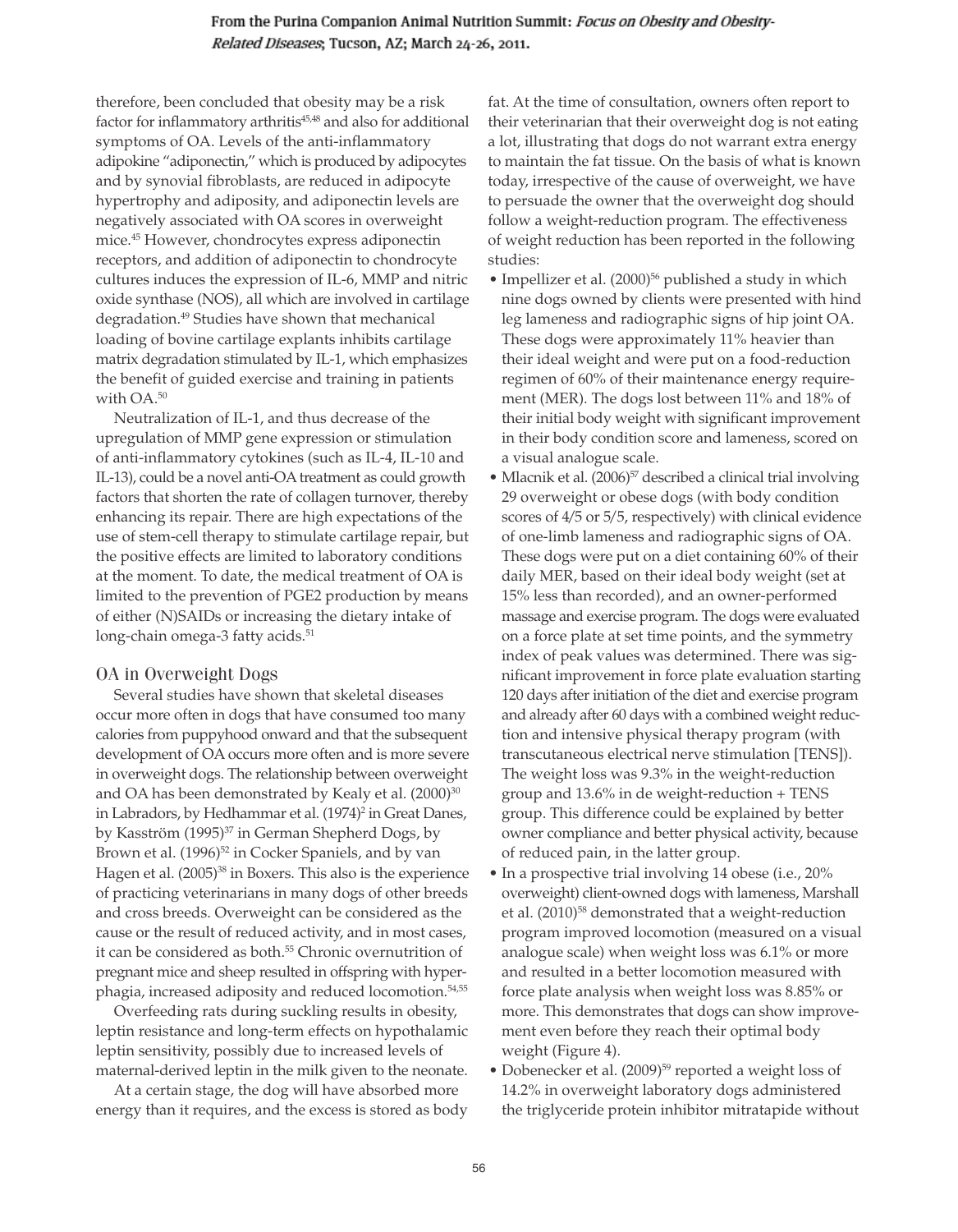

**Figure 4.** Weight reduction program for lame obese (i.e., 120%, of ideal weight) dogs revealed a gradual improvement of locomotion on force plate analysis of the affected leg until normal values were obtained already with a weight reduction of 6.1% (Modified from Marshall et al. 2010)<sup>58</sup>

food reduction and without negative side effects during the study period. We subsequently used this drug as sole therapy in overweight dogs with severe lameness and found an improvement in locomotion, objectively registered with force plate, starting at weight reduction of 7%, without side effects (Hazewinkel, unpublished results).

Total starvation has proved to be a safe and effective way of reducing the energy input, without negative side effects for a period up to four weeks in severely overweight dogs,<sup>60</sup> with a weight reduction in obese dogs of 20% in three weeks (n=7, client-owned dogs). Plasma albumin levels decreased, as did blood urea nitrogen, sodium and total calcium levels. Weight-reduction diets with increased protein: calorie or lysine: calorie ratio or lysine: calorie ratio enable dogs to maintain their muscle  $mass.<sup>61,62</sup>$ 

Drugs are available to reduce fat absorption and should be taken with a normal food intake. In the future, candidate genes involved in obesity, such as MC4R in humans, should be identified in dogs and developed into pharmaceutical agents. Today, weight reduction can be accomplished with the regimens discussed at this symposium by Dr. German. Weight reduction sufficient to achieve a body condition score<sup>63</sup> of 5/9 or even lower accompanied by increased activity is most effective but may not be desirable if the dog has OA with marked joint pain.<sup>64</sup>

Although owners often find it difficult to decrease the amount of food given per meal or the number of treats given between meals,<sup>28</sup> they should be advised to reduce the energy intake of their dog, preferably combined with taking their dog swimming or for walks on the leash, as a way to increase energy expenditure without overloading affected joint(s). The duration of exercise should be adjusted to the effect, i.e., the dog should not become

lamer after a period of rest following the leash walk.

NSAIDS, used to counteract the influence of proinflammatory mediators, act not only as analgesics but also prevent or slow down further joint breakdown. Neutraceuticals, physiotechniques, intra-articular injections of anti-inflammatory drugs, periarticular gold deposits or drugs meant to facilitate restoration of damaged cartilage might have a place in some cases. In cases of severe OA, when weight reduction, daily dosage of NSAIDs and lifestyle adaptations do not lead to sufficient improvement, invasive surgery might be an option.

It can be concluded that overweight of young dogs and oversupplementation of a balanced diet for young dogs should be prevented because of the deleterious effects this can have on joint development and on generalized long-lasting effects. The latter include the potential to influence the set point for energy expenditure and for calcium metabolism. Overweight in adult dogs should be prevented, especially in dogs at risk of joint pathology as a result of the negative influence of leptin derived from adipose tissue on joint cartilage matrix and on pain sensation. A weight-reduction program is the most important aspect of achieving long-lasting improvement in locomotion of dogs that are lame as a result of OA, in addition to correcting the cause of OA and antiinflammatoiry drugs. The latter not only decreases the influence of inflammatory mediators on cartilage, subchondral bone and membrane synovialis but also increases synovial quality and decreases joint pain. The dose of anti-inflammatory drugs can be decreased when the body weight is normalized.

## References

1. Dillitzer N, Becker N, Kienzle E. Frequency and extend of nutritional imbalances in bone and raw food (BARF) rations. *Proceedings Waltham International Nutritional Sciences Symposium.* Cambridge. 2010;45.

2. Hedhammar A, Fu-Ming W, Krook L, Schryver HF, De Lahunta A, et al. Overnutrition and skeletal disease; an experimental study in growing Great Dane dogs. *Cornell Vet.* 1974;64:(Suppl5):1-135.

3. Hazewinkel HAW, van den Brom WE, van 't Klooster, ATh, Voorhout G, van Wees A. Calcium metabolism in Great Dane Dogs fed diets with various calcium and phosphorus levels. *J of Nutr.* 1991;121:S99-S106.

4. Schoenmakers I, Nap RC, Mol JA, Hazewinkel HAW. Calcium metabolism: an overview of its hormonal regulation and interrelation with skeletal integrity. *Veterinary Quart.* 1999;21:147-153.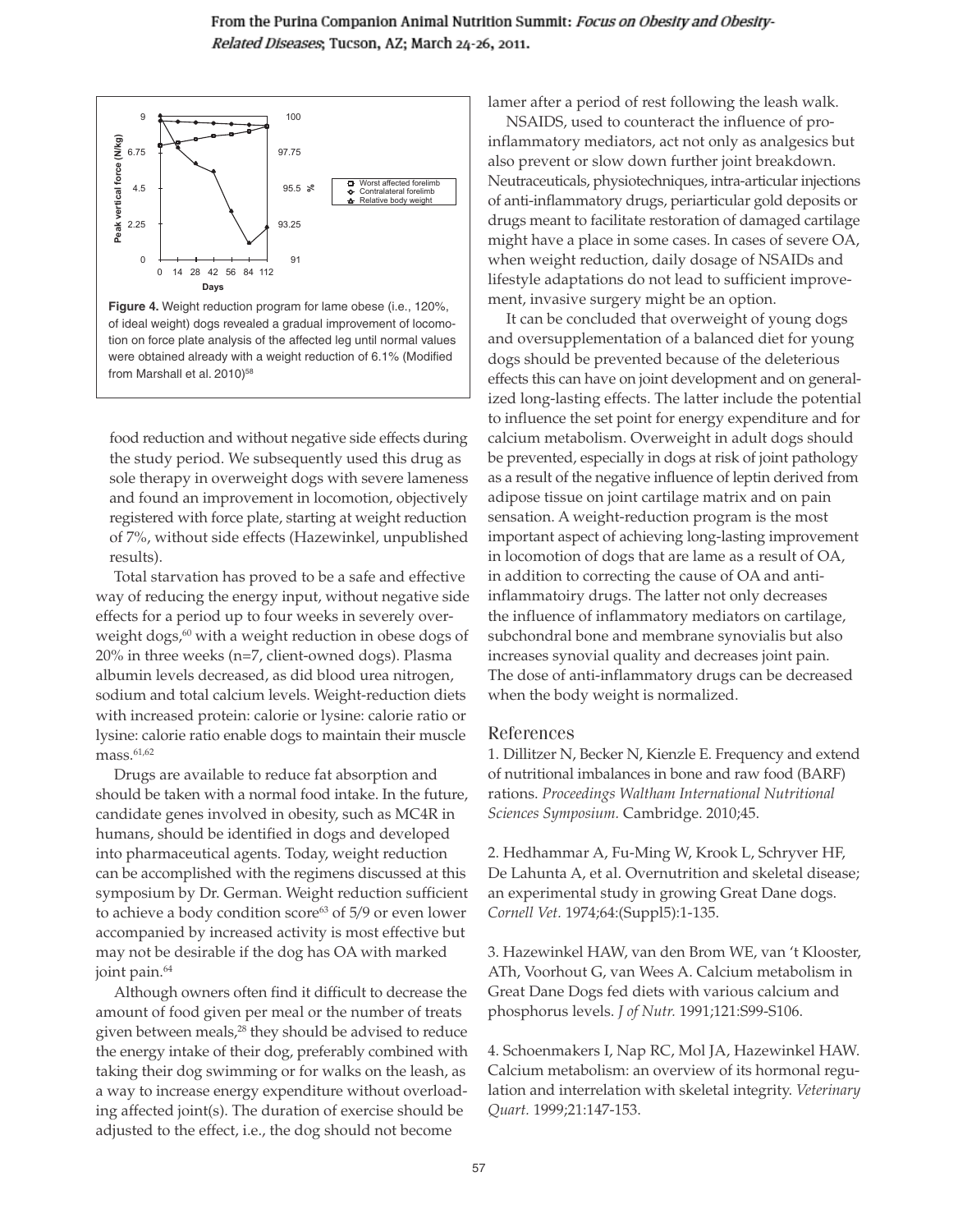5. Tryfonidou MA, Holl MS, Stevenhagen JJ, Buurman CJ, Deluca HF, Oosterlaken-Dijksterhuis MA, et al. Dietary 135-fold vitamin D3 supplementation severely disturbs the endochondral ossification in growing dogs. *Dom Anim Endocrinol.* 2003;24:265-285.

6. Hazewinkel HAW, Goedegebuure SA, Poulos PW, Wolvekamp, WThC. Influences of chronic calcium excess on the skeleton of growing Great Danes. *J Am Anim Hosp Assoc.* 985;21:377-391.

7. Olsson, S.-E. Pathophysiology, morphology, and clinical signs of osteochondrosis in the dog Ch 111 in: *Disease Mechanisms in small animal surgery.* Bojrab MJ, Smeak DD, Bloomberg MS (eds, Lea & Febiger). Philadelphia. 1993; 777-796.

8. Lavelle RB. The effect of overfeeding of a balanced complete commercial diet to a group of Great Danes in: *Nutrition of the dog and cat.* Burger IH, Rivers JPW (eds). Cambridge.1989;303-315.

9. Slater MR, Scarlett JM, Donoghue S, Kaderly RE, Bonnett BN, et al. Diet and exercise as potential risk factors for osteochondritis dissecans in dogs. *Am J Vet Res.* 1992;53:2119-2124.

10. Hazewinkel HAW, Nap RC, Schoenmakers I, Voorhout G. Dietary influence on development of enostosis in young dogs. *Vet Surg.* 2000;29:279.

11. Corbee RJ, Tryfonidou MA, Beckers IP, Hazewinkel HAW. Composition and use of puppy milk replacers in German Shepherd puppies in the Netherlands. *J Anim Physiol and Anim Nutr* (submitted).

12. Schoenmakers I, Voorhout G, Richardson R, Hazewinkel HAW. Hormonal calcium regulation and the Ca setpoint in young dogs challenged by short-term or chronic high Ca intake during their early growth phase. *Proceedings Purina Nutrition Symposium.* 2005.

13. Kealy RD, Olsson SE, Monti KL, Lawler DF, Biery DN, et al. Effects of limited consumption on the incidence of hip dysplasia in growing dogs. *J Am Vet Med Assoc.* 1992; 201:857-863.

14. Barsh GS, Farooqi IS, O'Rahilly S. Genetics of bodyweight regulation. *Nature.* 2000;404:644-651.

15. Berg L van den, Berg SM van den, Martens EECP, Hazewinkel HAW, Dijkshoorn NA, et al. Analysis of

variation in the melanocortin-4 receptor gene (mc4r) in golden retriever dogs. *Animal Genetics* (Online). April 2010.

16. Helmink SK, Shanks RD, Leighton EA. Breed and sex differences in growth curves for two breeds of dog guides. *Anim Sci.* 2000;78:27-32.

17. Colliard L, Ancel J, Benet J-J, Paragon B-M, Blanchard G. Risk factors for obesity in dogs in France. *J Nutr.* 2006: 136;1951S-1954S.

18. Edney ATB, Smith PM. Study of obesity in dogs visiting veterinary practices in the United Kingdom. *Vet Rec.* 1986;118;391-396.

19. Mason E. Obesity in pet dogs. *Vet Rec.* 1970:86;612-616.

20. Qi L, Cho YA. Gene-environment interaction and obesity. *Nutrition Reviews.* 2008;66:684-694.

21. Campión J, Milagro FI, Martínez JA. Individuality and epigenetics in obesity. *Obes Rev.* 2009;10:383-392.

22. Speakman JR, Booles D, Butterwick R. Validation of dual energy X-ray absorptiometry (DXA) by comparison with chemical analysis of dogs and cats. *Int J Obes Relat Metab Disord.* 2001;25:439-447.

23. Houpt KA, Coren B, Hintz HF, Hildernrandt JE Effect of sex and reproductive status on sucrose preference, food intake, and body weight in dogs. *J Am Vet Med Assoc.* 1979;174:1083-1085.

24. Slingerland LI, Hazewinkel HA, Meij BP, Picavet P, Voorhout G. Cross-sectional study of the prevalence and clinical features of osteoarthritis in 100 cats. *Vet J.* 2011; 187:304-309.

25. McGreevy PD, Thomson PC, Pride C Fwacett A, Grassi T, Jones B. Prevalence of obesity in dogs examined by Australian veterinary practices and the risk factors involved. *Vet Rec.* 2005;156:695-702.

26. Smith GK, Paster ER, Powers MY, Lawler DF, Biery DN, et al. Lifelong diet restriction and radiographic evidence of osteoarthritis of the hip joint in dogs. *J Am Vet Med Assoc.* 2006;229:690-693.

27. Robertson ID. The association of exercise, diet and other factors owner-perceived obesity in privately owned dogs from metropolitan Perth WA. *Prev Vet Med.* 2003; 58:75-83.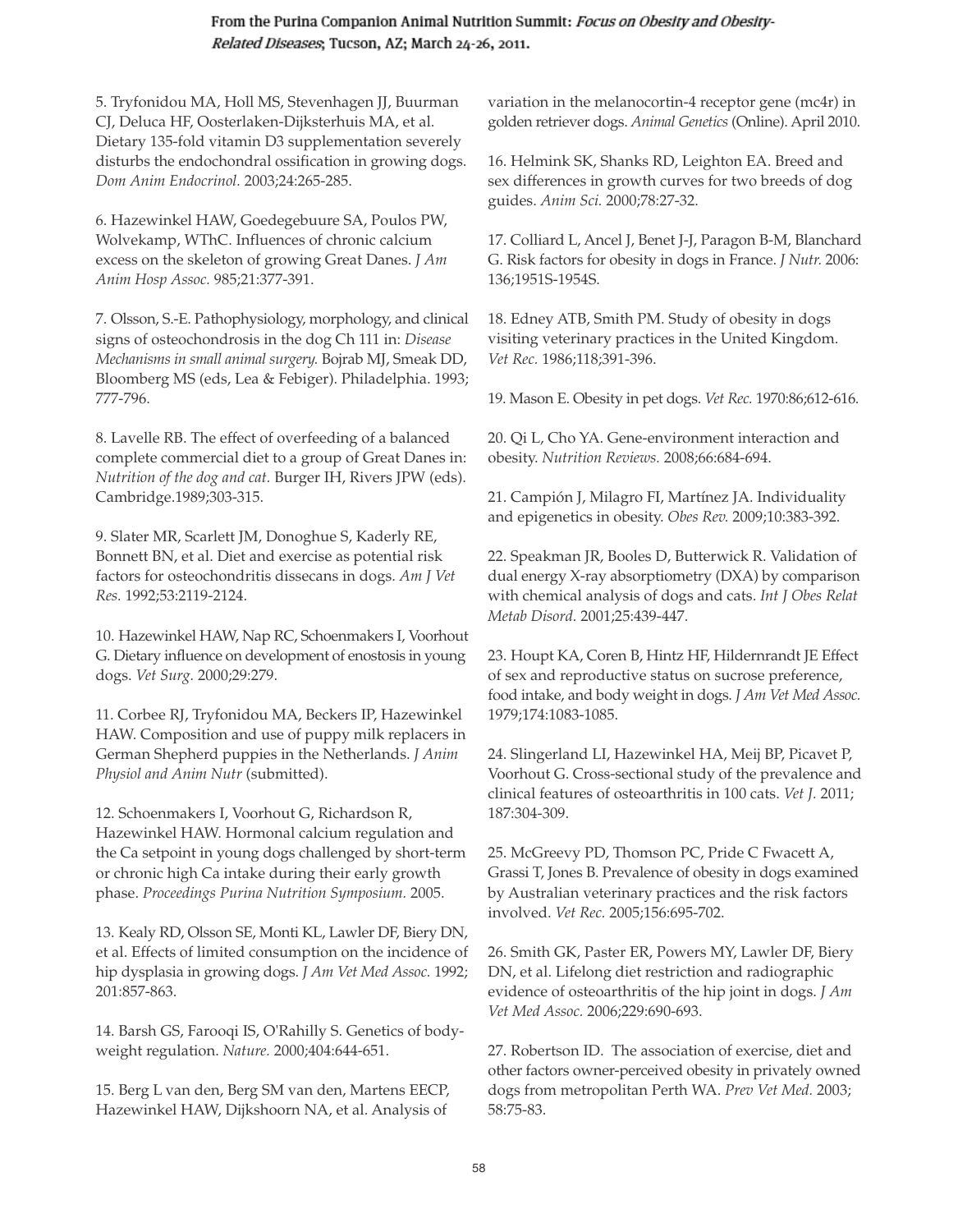28. Kienzle E, Bergler R, Mandernach A. Comparison of the feeding behaviour of the man-animal relationship in owners of normal and obese dogs. *J Nutr.* 1998;128: 2777S-2782S.

29. Kealy RD, Lawler DF, Ballam JM, Lust G, Smith GK, et al. Five-year longitudinal study on limited food consumption and development of osteoarthritis in coxofemoral joints of dogs. *Am Vet Med Assoc.* 1997;210: 222-225.

30. Kealy RD, Lawler DF, Ballam JM, Lust G, Biery DN, et al. Evaluation of the effect of limited food consumption on radiographic evidence of osteoarthritis in dogs. *J Am Vet Med Assoc.* 2000;217:1678-1680.

31. Kealy RD, Lawler DF, Ballum JM, Mantz SL, Biery DN, et al. Effect of diet restriction on life span and agerelated changes in dogs. *J Am Vet Med Assoc.* 2002;220: 1315-1320.

32. Maroudas A, Wachtel E, Grushko G, Katz EP, Weinberg P. The effect of osmotic and mechanical pressures on water partitioning in articular cartilage. *Biochem Biophys Acta.* 1991;1073:285-294.

33. Maroudas A, Bayliss MT, Venn MF. Further studies on the composition of human femoral head cartilage. *Ann Rheum Dis.* 1980;39:514-523.

34. Fukui N, Purple CR, Sandell LJ. Cell biology of osteoarthritis: the chondrocyte's response to injury. *Curr Rheumatol Rep.* 2001;3:496-505.

35. Grushko G, Schneiderman R, Maroudas A Some biochemical and biophysical parameters for the study of the pathogenesis of OA: a comparison between the process of ageing and degeneration in human hip cartilage. *Connect Tissue Res.* 1989;19:149-176.

36. DeGroot J, Verzijl N, Wenting-van Wijk MJ, Jacobs KM, Van El B, et al. Accumulation of advanced glycation endproducts (AGE) as a molecular mechanism for age as a risk factor in osteoarthritis. *Arthritis Rheum.* 2004;50:1207-1215.

37. Kasström H. Nutrition, weight gain and development of hip dysplasia. An experimental investigation in growing dogs with special reference to the effect of feeding intensity. *Acta Riol Suppl.* 1975;344:135-179.

38. Hagen MA van, Ducro BJ, van den Broek J, Knol BW. Incidence, risk factors, and hereditability estimates of

hind limb lameness caused by hip dysplasia in a birth control cohort of Boxers. *Am J Vet Res.* 2005;66:307-312.

39. Whitehair JG, Vasseur PB, Willits NH. Epidemiology of cranial cruciate ligament rupture in dogs. *J Am Vet Med Assoc.* 1993;203:1016-1019.

40. Duval JM, Budsberg SC, Flo GL, Sammarco JL. Breed, sex, and body weight as risk factors for rupture of the cranial cruciate ligament in young dogs. *JAVMA.* 1999; 215:811-814.

41. Runge JJ, Bierry DN, Lawler DF, Gregor TP, Evans RH, Kealy RD, et al. The effects of lifetime food restriction on the development of osteoarthritis in the canine shoulder. *Vet Surg.* 2008;32:102-107.

42. Huck JL, Biery DN, Lawler DF, Gregor TP, Runge JJ, et al. A longitudinal study of the influence of lifetime food restriction on development of osteoarthritis in the canine elbow. *Vet Surg.* 2009;38:192-198.

43. Marshall WG, Bockstahler B, Hulse D, Carmichael S. Review of osteoarthritis and obesity: current understanding of the relationship and benefit of obesity treatment and prevention in the dog. *Vet Comp Orthop Traumatol.* 2009;5:339-345.

44. Fain JN. Release of inflammatory mediators by human adipose tissue is enhanced in obesity and primarily by the nonfat cells: a review. Hindawi Publishing Corp. ID 513948; 2010.

45. Griffin TM, Fermor B, Huebner JL, Kraus VB, Rodriguis RM, et al. Diet-induced obesity differentially regulates behavioural, biomechanical, and molecular risk factors for OA in mice. *Arthritis Reseach Therap.* 2011; 12:R13.

46. Simopoulou T, Malizos KN, Iliopoulos D, Stefanou N, Papatheodorou L, et al. Differential expression of leptin and leptin's receptor isoform (Ob-Rb) mRNA between advanced and minimally affected OA cartilage; effect on cartilage metabolism. *Osteoarthritis Cartilage.* 2007;15:872-883.

47. Griffin TM, Huebner JL, Kraus VB, Guilak F. Extreme obesity due to impaired leptin signalling in mice does not cause knee osteoarthritis. *Arthitis Rheum.* 2009;60: 2935-2944.

48. Magliano M. Obesity and arthritis. *Menopause Int.* 2008;14:149-54.